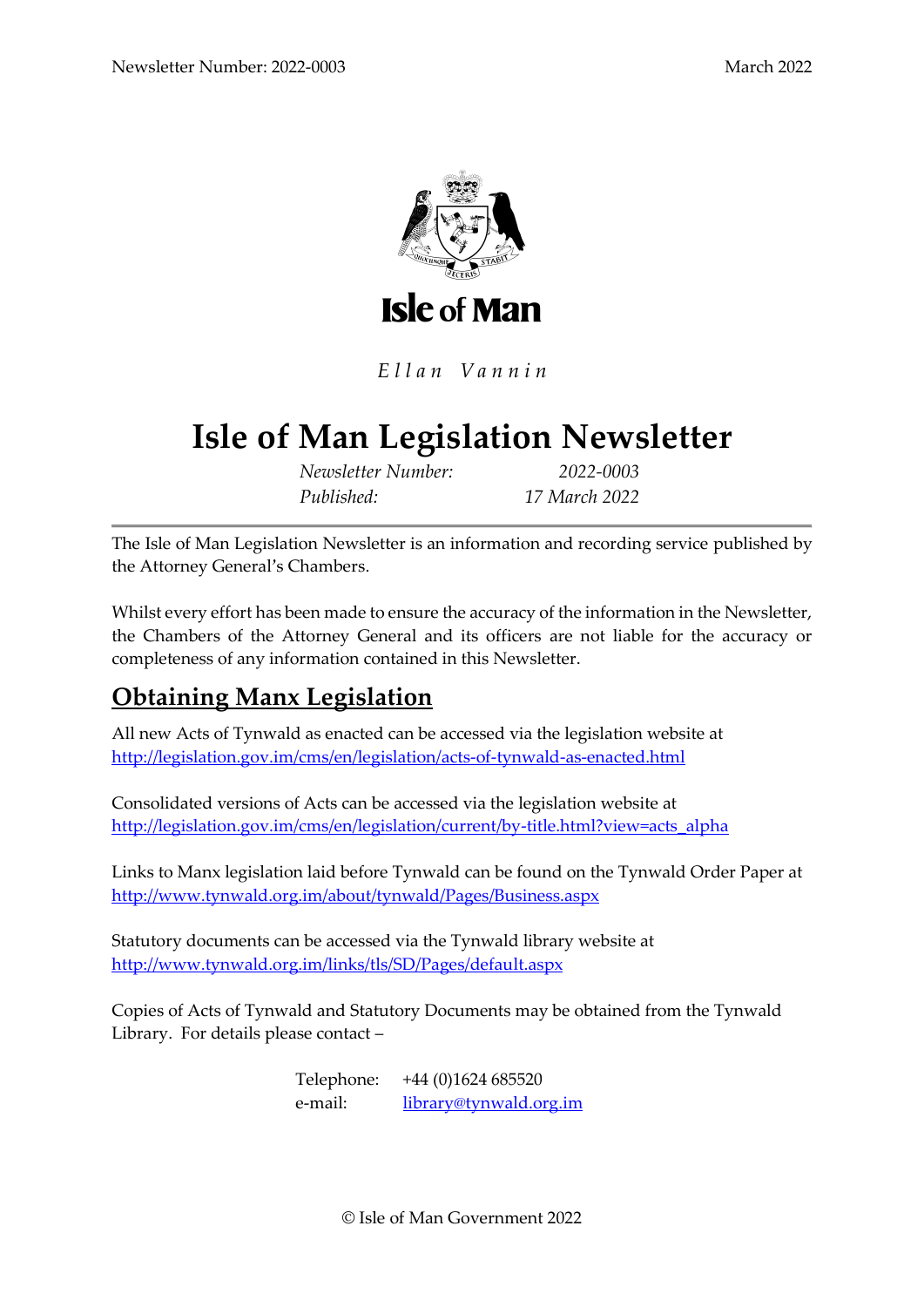# **Acts of Tynwald**

#### **Royal Assent announced to Tynwald – March 2022**

No Acts had Royal Assent announced at the March 2022 sitting of Tynwald.

#### **Acts repealed – March 2022**

No Acts were wholly repealed in March 2022.

## **Statutory Documents**

No Appointed Day Orders were laid at the March 2022 sitting of Tynwald.

#### **Statutory Documents included on the Tynwald Order Papers – March 2022**

Statutory Documents listed by enabling legislation.

The following statutory documents were included on the Order Paper for the March 2022 sitting of Tynwald.

| Tynwald        | <b>Enabling Legislation</b>                      | <b>SD</b> | <b>SD Title</b>                                                                             |
|----------------|--------------------------------------------------|-----------|---------------------------------------------------------------------------------------------|
| <b>Sitting</b> |                                                  | Number    |                                                                                             |
| March 2022     | <b>Agricultural Marketing</b><br>(No.2) Act 1948 | 2022/0042 | Milk Prices Order 2022                                                                      |
| March 2022     | Climate Change Act 2021                          | 2022/0053 | Climate Change (Interim Target)<br>Regulations 2022                                         |
| March 2022     | <b>Customs and Excise</b><br>Management Act 1986 | 2022/0012 | Ship's Report, Importation and<br><b>Exportation by Sea</b><br>(Amendment) Regulations 2022 |
| March 2022     | Financial Provisions and<br>Currency Act 2011    | 2022/0050 | Manx Reskill Scheme 2022                                                                    |
| March 2022     | Gaming, Betting and<br>Lotteries Act 1988        | 2021/0383 | Crown Green Bowling Festival<br>Order 2022                                                  |
| March 2022     | Gaming, Betting and<br>Lotteries Act 1988        | 2021/0384 | Crown Green Bowling Festival<br>(No.2) Order 2022                                           |
| March 2022     | Gas Regulation Act 1995                          | 2022/0068 | Gas (Tariff Fixing) (Parameters)<br>Regulations 2022                                        |
| March 2022     | Immigration Act 1971 )of<br>Parliament)          | 2022/0052 | Statement of Changes in<br><b>Immigration Rules</b>                                         |
| March 2022     | Immigration Act 1971 )of<br>Parliament)          | 2022/0083 | Statement of Changes in<br><b>Immigration Rules</b>                                         |
| March 2022     | Income Tax Act 1970                              | 2022/0009 | Taxes (Ireland) (Amendment)<br>Order 2022                                                   |
| March 2022     | <b>Local Government Act</b><br>1985              | 2021/0262 | Port Erin General Byelaws 2021                                                              |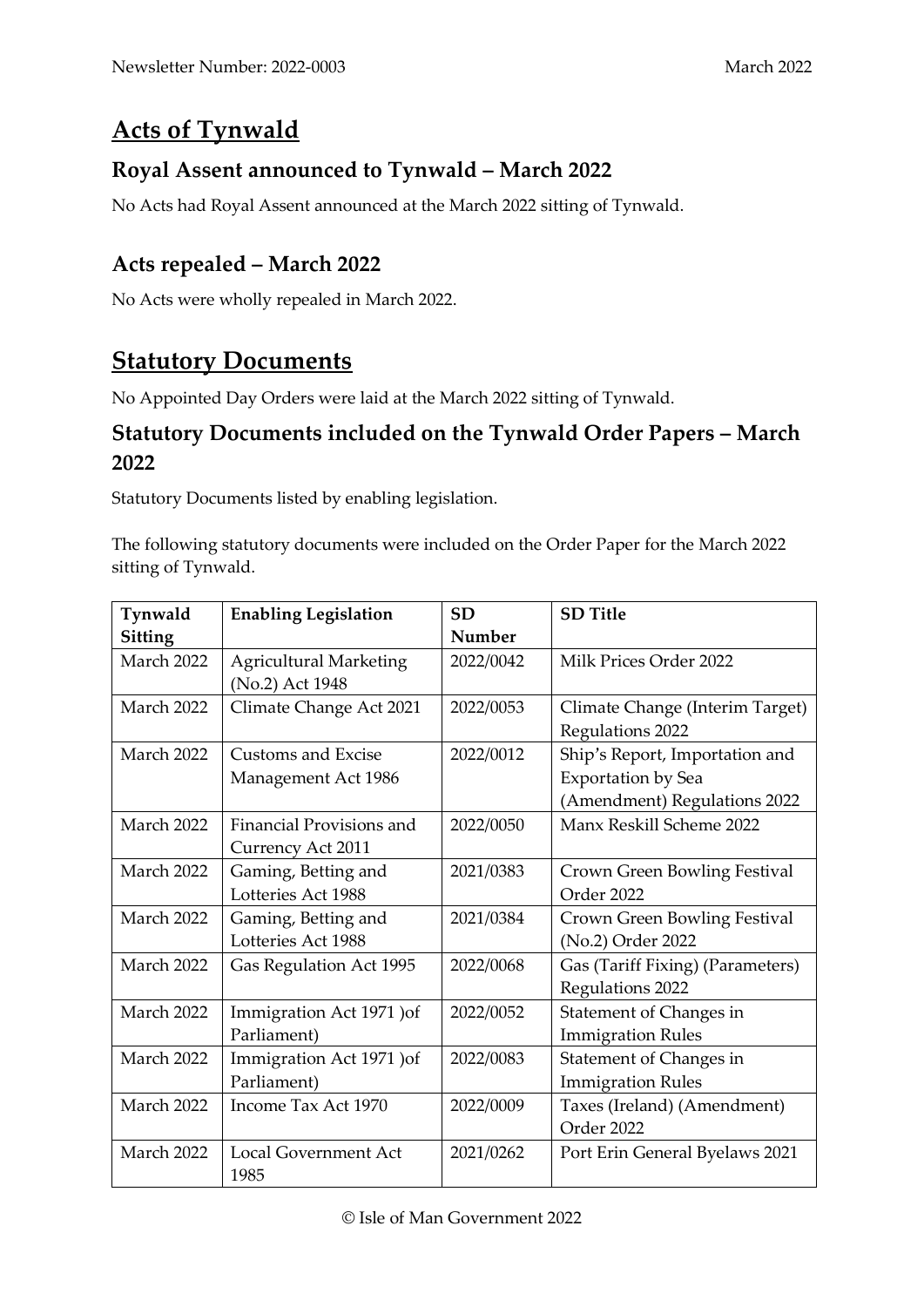| March 2022 | <b>Local Government Act</b>       | 2022/0029 | Southern Swimming Pool Board         |
|------------|-----------------------------------|-----------|--------------------------------------|
|            | 1985                              |           | (Amendment) Order 2022               |
| March 2022 | Merchant Shipping                 | 2022/0014 | Merchant Shipping (Fees)             |
|            | (Miscellaneous Provisions)        |           | Regulations 2022                     |
|            | <b>Act 1996</b>                   |           |                                      |
| March 2022 | Social Security Act 2000          | 2022/0010 | Social Security Legislation          |
|            |                                   |           | (Benefits) (Application)             |
|            |                                   |           | (Amendment) Order 2022               |
| March 2022 | Social Security Act 2000          | 2022/0027 | Social Security Legislation          |
|            |                                   |           | (Benefits) (Application)             |
|            |                                   |           | (Amendment) (No.2) Order 2022        |
| March 2022 | Social Security                   | 2022/0081 | <b>State Pension Revaluation for</b> |
|            | <b>Administration Act 1992</b>    |           | <b>Transitional Pensions Order</b>   |
|            | (of Parliament)                   |           | 2022                                 |
| March 2022 | Social Security                   | 2022/0082 | Pension Debits and Credits           |
|            | <b>Administration Act 1992</b>    |           | (Revaluation) Order 2022             |
|            | (of Parliament)                   |           |                                      |
| March 2022 | Social Security                   | 2022/0040 | Income Support (General) (Isle       |
|            | <b>Contributions and Benefits</b> |           | of Man) (Amendment) (No.2)           |
|            | Act 1992 (of Parliament)          |           | Regulations 2022                     |
| March 2022 | Social Services Act 2011          | 2022/0031 | <b>Adult Social Care Services</b>    |
|            |                                   |           | (Charges) Regulations 2022           |
| March 2022 | Tribunals Act 2006                | 2022/0015 | <b>Financial Services Tribunal</b>   |
|            |                                   |           | (Amendment) Rules 2022               |

# **Government Circulars**

### **Government Circulars included on the Tynwald Order Paper – March 2022**

The following government circulars were included on the Order Paper for the March 2022 sitting of Tynwald.

| Tynwald        | <b>Enabling Legislation</b> | <b>GC</b> | <b>GC Title</b>                       |
|----------------|-----------------------------|-----------|---------------------------------------|
| <b>Sitting</b> |                             | Number    |                                       |
| March 2022     | Public Health Act 1990      | 2022/0001 | <b>Public Health Protection</b>       |
|                |                             |           | (Coronavirus) Regulations 2020        |
|                |                             |           | <b>Revocation of Direction Notice</b> |
|                |                             |           | by the Council of Ministers in        |
|                |                             |           | respect of a relevant place in        |
|                |                             |           | which a face covering must be         |
|                |                             |           | worn pursuant to Regulation           |
|                |                             |           | 6B(4)                                 |
| March 2022     | Manx Care Act 2021          | 2022/0016 | DHSC Mandate to Manx Care             |
|                |                             |           | 2022-23                               |